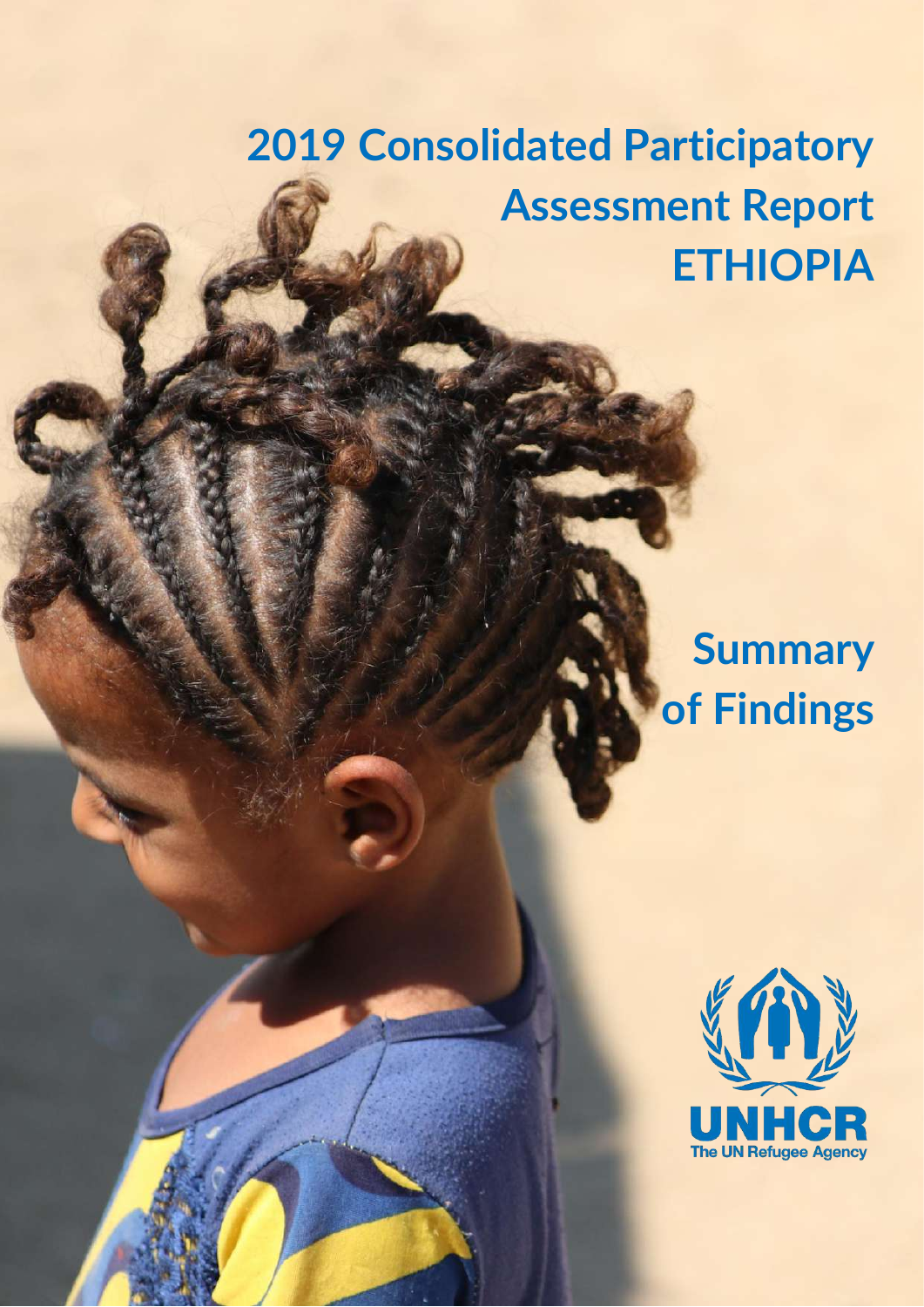

#### **Introduction**

In 2019, UNHCR Ethiopia in collaboration with partners undertook participatory assessments (PA) in the different refugee locations of Jijiga, Assosa, Melkadida, Gambella, Shire, Afar and Addis Ababa as part of the continuous and dedicated efforts of UNHCR and partners to develop partnerships with refugees of all ages and backgrounds and to promote their meaningful participation through structured dialogue. The PAs involved separate discussions with women, girls, boys, and men, including adolescents and people with specific needs in order to gather accurate information on the specific protection risks they face and the underlying root causes, to better understand their capacities, and to hear their proposed solutions.

The participatory assessments consisted of a process of information gathering and interactive analysis through conducting Focus Group Discussions together with desk reviews. This exercise continues to demonstrate that given the presence of different population groups in the Ethiopia operation, UNHCR needs to increase internal collaboration among the different functional units and Field and Sub-Offices through the community-based protection focal points that often lead the participatory assessments to ensure that the sectors' questionnaires and approaches are harmonized at the national level.

While collecting and analyzing the data during the participatory assessments, the field locations focused on the thematic areas of Sexual and Gender-Based Violence (SGBV), Child Protection (CP), Education, Registration and Documentation, Cash-Based Interventions (CBI), Security and Access to Justice, Community Participation and Representation, Shelter, Energy and Environment, Livelihood, Water, Sanitation and Hygiene (WASH), Health, Food and Nutrition, Durable Solutions, and Onward Movement. As for the urban population, the refugee community in Addis Ababa prioritized six areas: Education, Peaceful Co-Existence and Social Cohesion, Refugee Documentation, Onward Movements, Prevention from Sexual Exploitation and Abuse (PSEA) and Access to Justice and Legal Aid.

**This report represents views of refugees and constitutes a key tool to guide country programmes, interventions, planning, priority setting, course corrections, and evaluations. The entire programme cycle is more effective if informed by and adapted to the capacities and needs articulated by refugees themselves. UNHCR will work closely with relevant government counterparts and partner organizations, and use a multi-sectoral approach to address the protection concerns highlighted by refugees in this report. UNHCR and partners will, in particular, support operational coordination that ensures protection mainstreaming, emphasizes community involvement and supports self-reliance and inclusion of refugees in the national systems. UNHCR calls on all relevant actors to act on the recommendations stemming from this report.**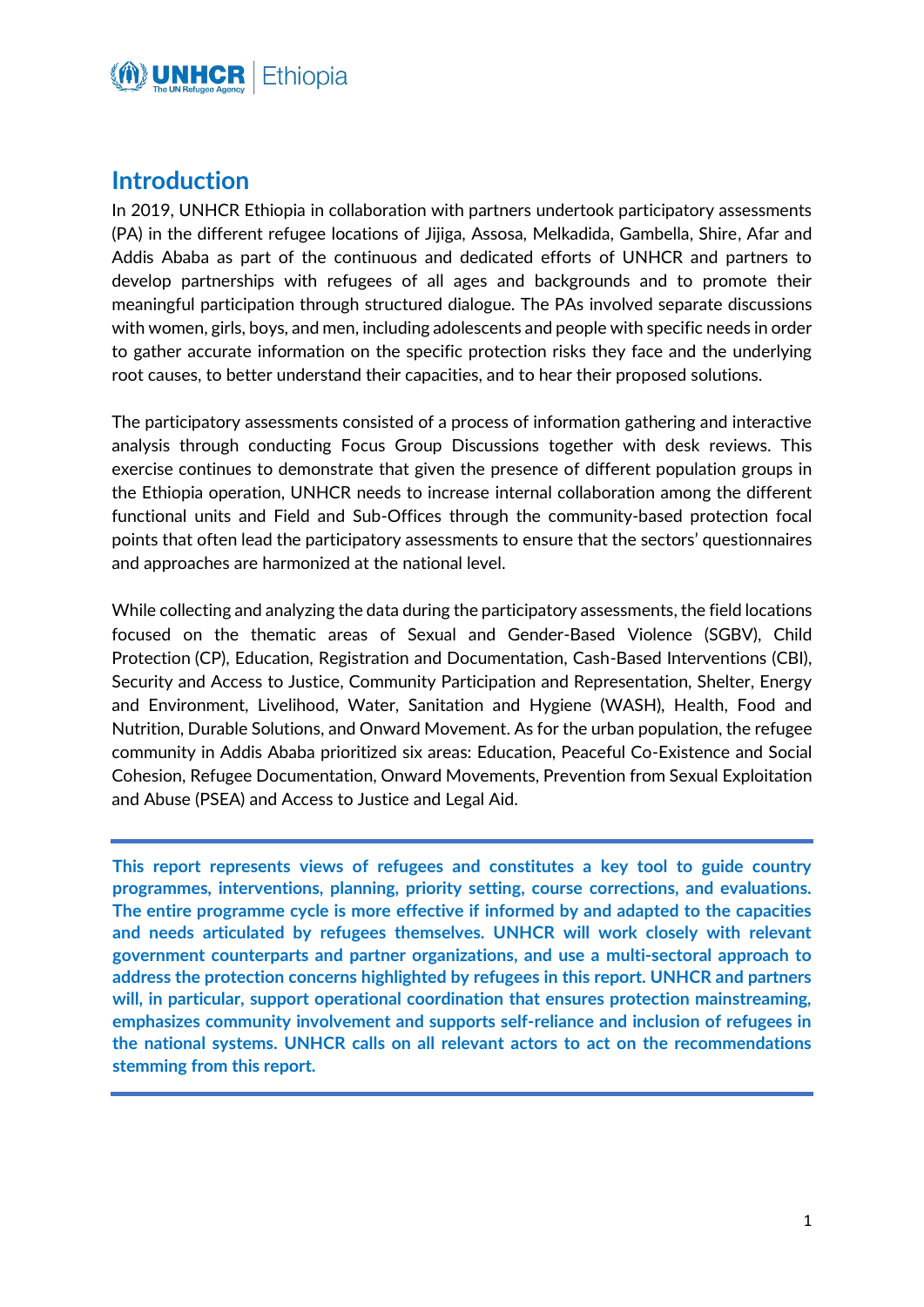

#### **Sexual and Gender-Based Violence (SGBV)**

Main protection risks identified by refugees in relation to SGBV concern teenage pregnancy, underreporting of SGBV, domestic violence, limited referral pathways, lack of awareness about SGBV among new arrivals, sexual harassment, assault and physical violence. In Afar, refugees also identified among the protection risks the prevalence of Harmful Traditional Practices (HTP), such as Female Genital Mutilation/Cutting (FGM/C) and other SGBV cases brought before traditional justice systems.

Refugees who took part in the participatory assessments proposed solutions such as involving elders in eradicating harmful traditional practices, engaging women in decision-making processes, conducting awareness raising campaigns on harmful traditional practices and women empowerment, improving the capacity of school clubs to contribute to the prevention of SGBV, and giving special attention to street lights inside camps to minimize risks of sexual and physical assault.

**Recommendations** UNHCR, Agency for Refugee and Returnee Affairs (ARRA) and partners should strengthen efforts towards **gender and women's empowerment** through **capacitating frontline staff** to mainstream gender in their programming. **Coordination and advocacy** with the national authorities **in line with the Global Compact on Refugees** to include refugee women and girls in the services provided by the national systems remains critical. The implementation of the National Acton Plan to **mainstream SGBV prevention**, **risk mitigation and response** across sectors is encouraged, as it will uphold a shared commitment to strengthen accountability towards the protection of persons of concern from SGBV. **The involvement of men and boys** to support their integration within prevention and response programmes is also crucial. Advocacy on the **inclusion of refugee survivors of violence in the national systems**, namely the One-Stop Centres, should be considered a key strategic intervention towards sustainability of SGBV services. Targeted actions to **increase access to formal education** for **refugee girls** require continuous efforts. Programmes on the **prevention of Harmful Traditional**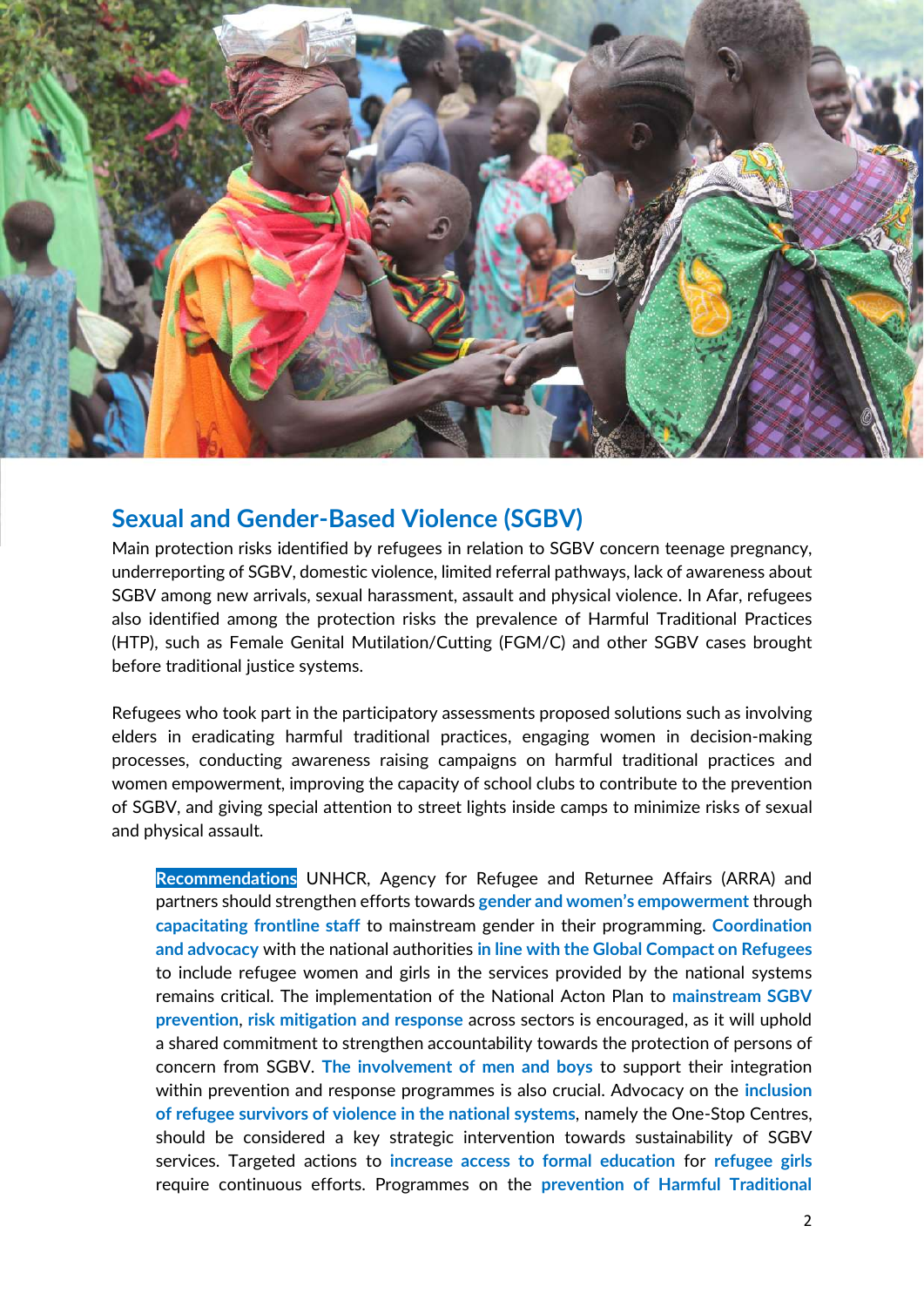

**Practices**, **enhancing community-based protection approaches**, and facilitating **access to justice** should be given adequate attention to be able to continue addressing some of the challenges refugees raised in this assessment.

#### **Child Protection**

Child labour, Harmful Traditional Practices, such as Female Genital Mutilation/Cutting, selfharm by children, early and forced marriage among teenage girls in some communities, trafficking and smuggling of children from the camps, adverse coping mechanisms, such as substance abuse (khat, cigarettes and alcohol) by children and youth, children with disabilities unable to meaningfully participate in different activities, including education, leisure and social activities were among child protection risks identified by refugees. In Shire, although the effect of smuggling children via Sudan and onward to Libya has recently reduced due to the closure of the route, young men in Adi-Harush, May-Aini and Hitsats camps noted that smugglers changed their route and started using air transport.

Refugees proposed to strengthen family-based care for unaccompanied and separated children (UASCs). This should include the meaningful participation of the Refugee Central Committees (RCCs) and other community structures in the identification of foster care, placement of children and monitoring of care arrangements. Additionally, refugees proposed construction of recreational facilities and the provision of adequate material supplies in the existing child friendly and youth friendly spaces. Further, refugees highlighted that UNHCR, ARRA and partners need to ensure the inclusion of children with disabilities in all activities. Finally, refugee communities proposed the strengthening of awareness rising activities on adverse effects of human trafficking and smuggling to address the risks associated with these phenomena.

**Recommendations** Together with ARRA, partners and the refugee communities, UNHCR needs to **strengthen the case management** component of the child protection programme. This includes timely identification of children at heightened risk, Best Interests Assessment (BIA)/Best Interests Determination (BID), implementation of the case plan, follow-up, review and case closure. To this end, UNHCR should roll-out the revised **Best Interests Procedures (BIP) Guidelines** in all refugee operations and **develop the capacity of partners and other stakeholders**. Together with ARRA, partners and refugee communities, UNHCR needs to strengthen the **linkage between child protection, education and SGBV**. To this end, operations should prepare concrete action plans to strengthen the linkage between the three sectors. ARRA, UNHCR and partners need to continue **strengthening community-based protection interventions**, **enhance family-based care arrangements** for UASCs and establish operation-specific action plans to **address harmful traditional practices and child labour**. There is also a need to advocate for meaningful **inclusion,** representation and participation of **children with disabilities**, and strengthen **awareness** about **risks of onward movement** and **smuggling**.

#### **Education**

According to the participatory assessments across the operation, optimal access to education is hampered by lack of adequate infrastructures (classrooms, WASH) and scholastic materials.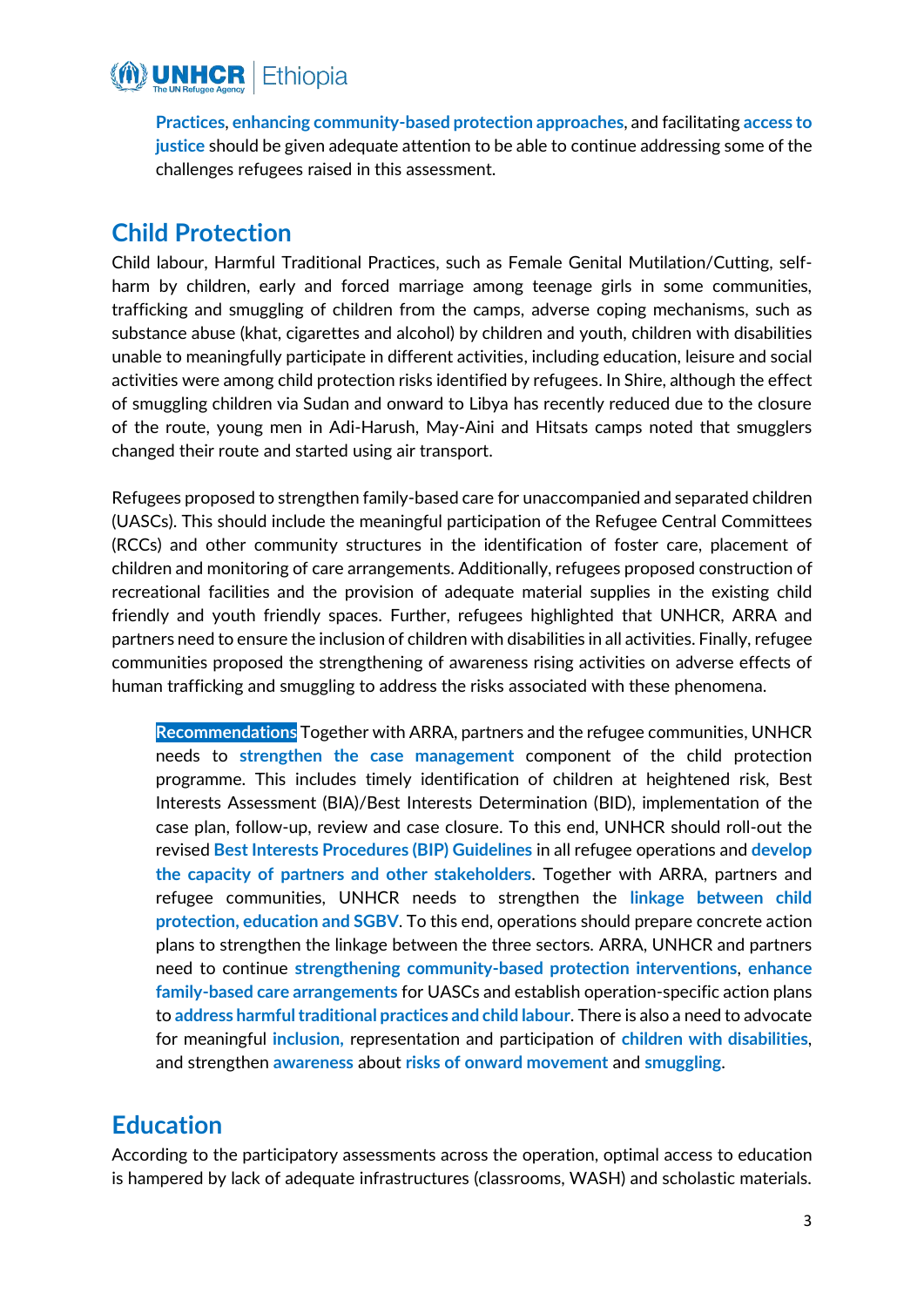

Some existing facilities are temporary or dilapidated. There is only a small number of campbased and host community secondary schools. Refugees saw over-crowding and a poor learning environment as a contributing factor to low quality education. Students graduating from grades 10 and 12 have limited post-secondary opportunities to further their studies. Major barriers limiting access to national schools mainly in the urban context include Amharic as a school language, lack of clear certification policy on certificates, uniforms, hidden levies and long distances to schools. Refugees under the Out-of-Camp Policy (OCP) stated that they are not able to send their children to schools, because they do not receive adequate support from UNHCR and other partners. The exercise also revealed that existing schools are not inclusive to cater for children with specific needs. The quality of teaching is affected by absence of qualified teachers and limited learning time due to rotation schemes and teacher absenteeism. Refugees attributed low enrolment, particularly among girls, to early marriage, engagement in domestic chores, including income-generating activities to supplement household income. Lastly, limited awareness of the importance of education was cited as a contributor to a high number of out-of-school children and youth.

Refugees proposed the expansion of infrastructure and schools with appropriate inclusive facilities that target children with specific needs, provision of adequate support for refugees to access camp-based and host community schools through timely provision of uniforms and scholastic materials. Refugees also highlighted the need to tackle household level barriers to access education and the need to introduce education programs to improve awareness and literacy among them. In addition, refugees recommended addressing certification and language barriers preventing them from enrolling in the national education system. During the Focus Group Discussions, refugees noted that there is a need to increase post-secondary pathways and scholarship opportunities. Refugees also recommended continuous capacity development of teachers and non-interruption of learning in schools to improve instructional hours and tackle harmful cultural practices that affect the enrolment of female students.

**Recommendations** ARRA, the Ministry of Education, UNHCR and partners should continue **strengthening access to quality education** by constructing and **equipping key school facilities**, developing the **capacity of teachers**, **encouraging girls** and **children with disabilities** to attend school, and **empowering the community** to follow up on student attendance and **contribute** to **improvements in the school** and learning environment.

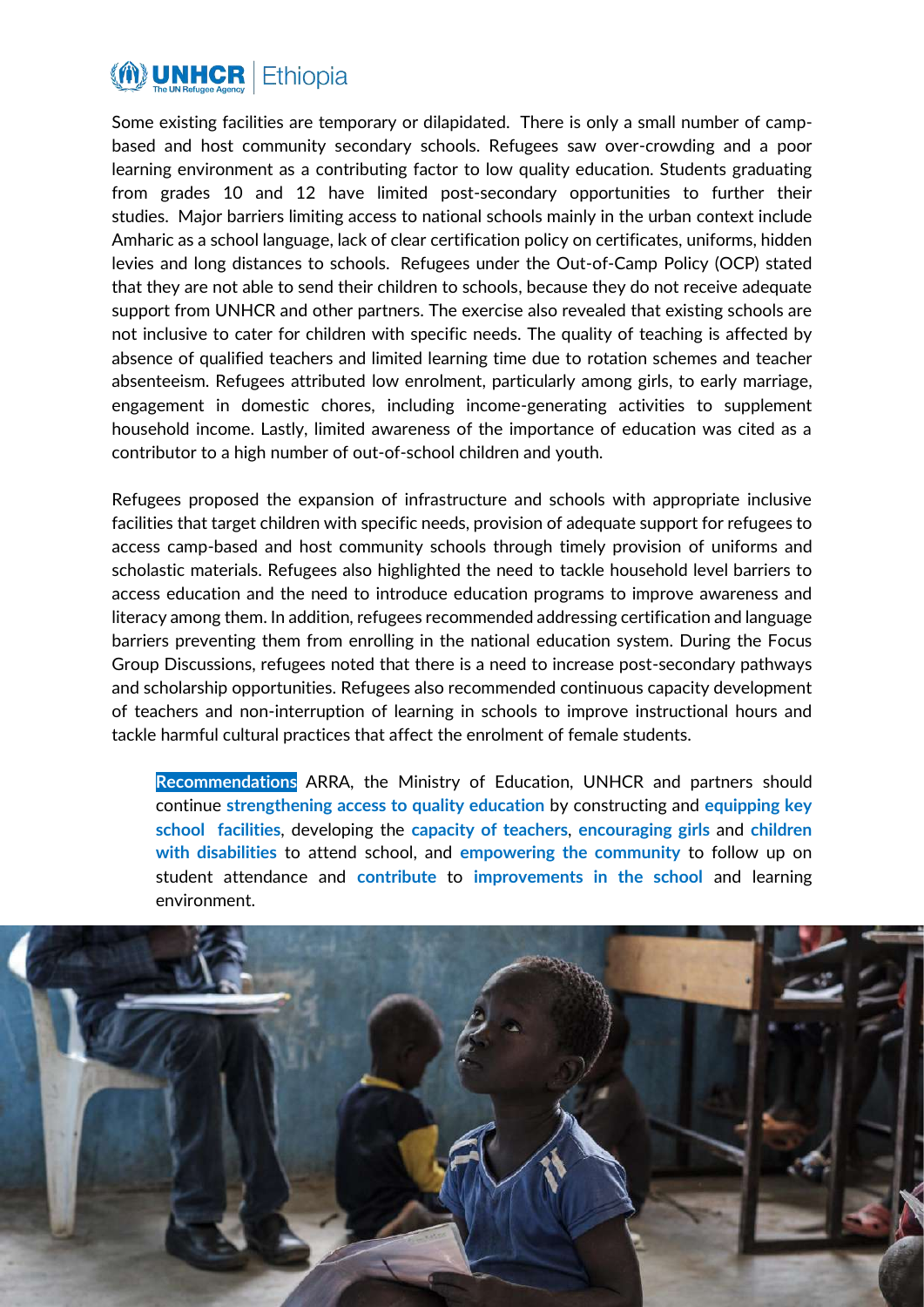

#### **Registration and Documentation**

Refugees mentioned miscommunication related to registration and documentation coupled with a lack of clear information about the Immigration, Nationality and Vital Events Agency (INVEA) as a challenge. In addition, refugees indicated that there is a delay of data transfer due to the limited number of staff assigned to do this work. Bureaucratic procedures to get replacements for ration cards for UASCs and crowded and time-consuming registration were among other challenges refugees indicated. Refugees also highlighted that the number of pass permits available at each camp remains low. The short duration of these permits does not meet their travel requirements.

Refugees proposed enhancing delivery of registration and documentation services through adding more staff dedicated to this task.

**Recommendations** It is recommended that the Government, and in particular the Immigration, Nationality and Vital Events Agency (INVEA), ARRA and other relevant stakeholders make all efforts to **strengthen protection sensitive vital events registration** for refugees. ARRA should consider developing a strategy to **clear the backlog of birth registration**. UNHCR, UNICEF and other stakeholders need to continue advocating for the **facilitation of registration of children** with only one parent.

#### **Cash-Based Interventions (CBI)**

Refugees indicated insufficient CBI support due to high and consistent inflation. They further added that items they need are not available in or around camps and that it results in additional transportation costs to markets, which are inadequate to supply both the host and refugee communities. The Jijiga Sub-Office indicated that discrimination against refugees by suppliers of goods is a challenge.

Refugees proposed to conduct market assessments and adjust cash interventions to reflect the inflation of the market prices. They also suggested to ensure availability of local products and to regulate prices.

**Recommendations** Market assessments should inform programming in terms of identifying items that can be provided though cash and in-kind assistance. There is a **need to combine** both **in-kind and CBI responses** in order to alleviate suffering and at the same time reduce the amount of time spent by women looking for jobs or items to sell to generate income. A **market analysis** is an important tool to support it and ensure the design of appropriate CBI assistance. **Child labour and early marriages** are adverse coping mechanisms that can also be **mitigated/addressed by introducing CBI** that target households where these children live. CBI can also be used as an incentive for **refugees** to take **active part in the construction** of latrines and schools. **Cash for work** carried out by refugees and host communities would support refugees to meet other **household needs** and acquire common assets. **Income-generating activities** can be started off using **cash combined with training** and in the long term will support household livelihoods.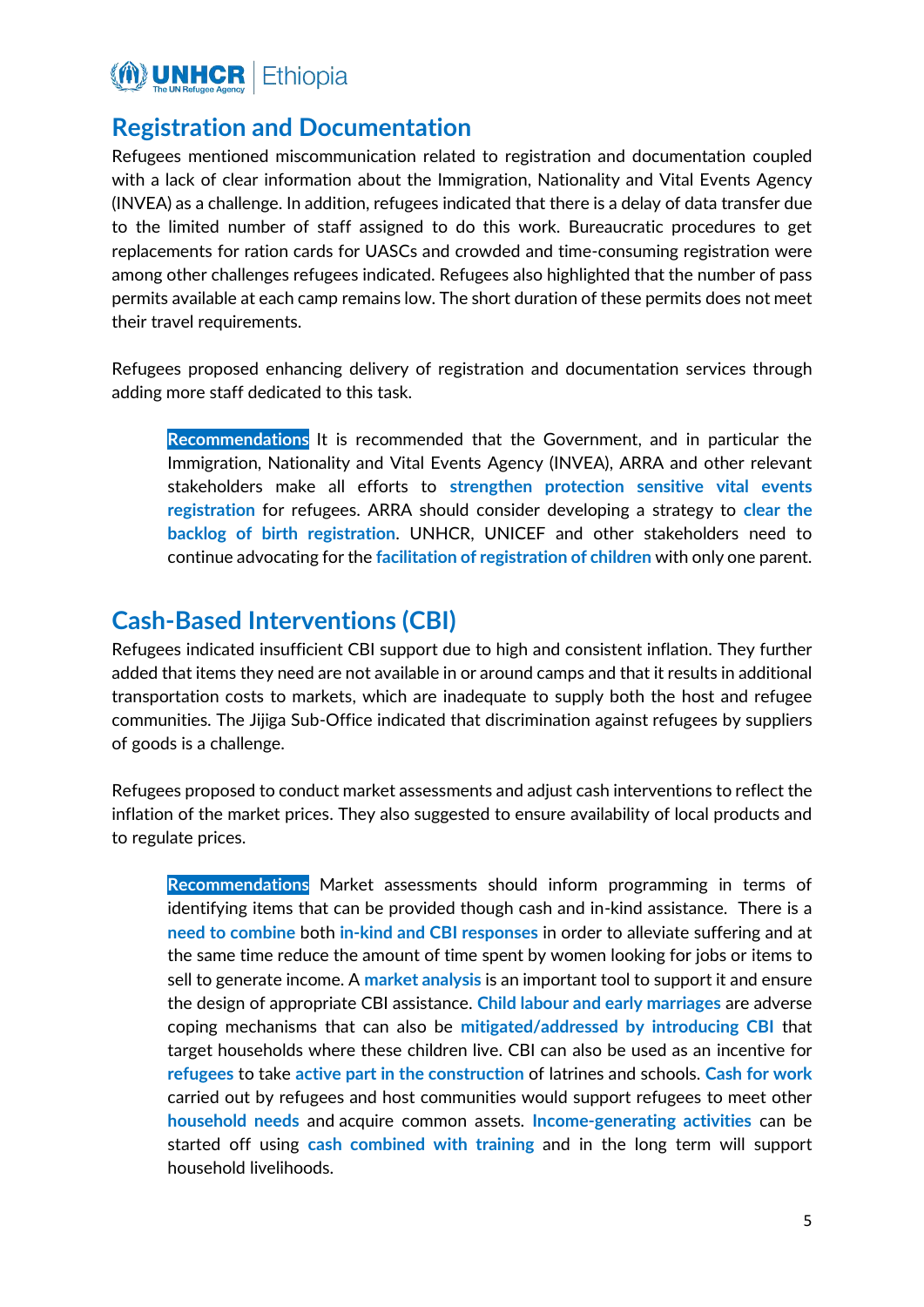

### **Security and Access to Justice**

Refugees identified major risks for women and girls while collecting firewood or walking in camps at night especially due to lack of proper night patrolling by community watch groups. Refugees in Gambella and Assosa considered as challenges the tribal tensions, competition over resources and sporadic fights caused by alcohol and substance abuse among refugees in the camps. Furthermore, refugees were concerned over the existence of discrimination against members of minority clans together with unequal representation in community structures, especially the Refugee Central Committees (RCCs).

In order to solve or mitigate these challenges, refugees suggested to strengthen law enforcement, install solar streetlights, expedite criminal investigations, and strengthen the role of community leaders to maintain peace, security and safety in the camps.

**Recommendations** ARRA, UNHCR and partners should **strengthen the capacity of law enforcement officials** and bodies and **community security police** and **sensitize** the refugee **community on their rights and responsibilities**, provide available **alternative energy** to mitigate competition over resources, involve religious and community leaders and other community structures in strengthening the relation between the refugee and host communities.

#### **Community Participation and Representation**

Refugees indicated that low representation of women and minority groups in leadership structures constitutes a major challenge. In addition, participatory assessments conducted under the Assosa Sub-Office revealed that refugees are not very familiar with activities undertaken by community structures and lack awareness about their functioning.

In order to address these challenges, refugees suggested to work more closely on women's empowerment and make community structures more inclusive by involving women, older persons and persons with disabilities. In addition, refugees highlighted the need to establish a well-structured election system and to create awareness about community structures among refugees, using services provided by these structures.

**Recommendations** ARRA, UNHCR and partners should increase the level of **community awareness** about **available services**, review the current representation structures and **ensure equal representation of women**, as well as inclusion of **ethnic minorities**, **persons with disabilities** and persons with other **diversity factors** in representation bodies in line with UNHCR's AGD Policy. In the context of inclusion, it is recommended that refugees are represented in the host community structures. It is also recommended to strategically **include leadership/representation training in Technical and Vocational Education and Training (TVET) programmes.**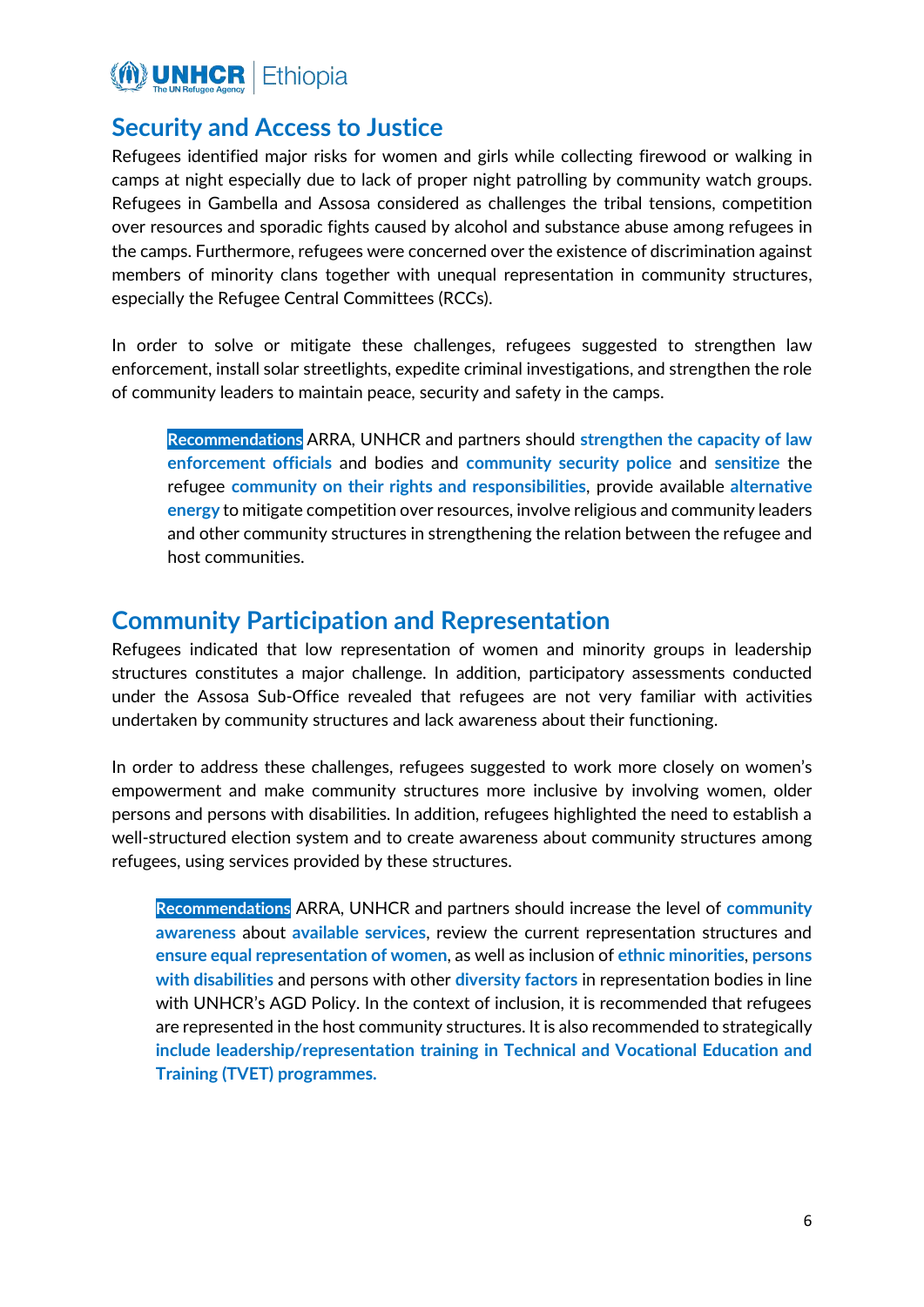

#### **Shelter**

Refugees were concerned about poor condition of shelters. Insufficient size of the shelters has compromised their dignity and privacy as family members of different ages and sex have to live together. Refugees also indicated that shelters are at risk of break-ins and theft. Refugees in the Gambella region pointed out that some shelters were destroyed by floods, and roofs leak during heavy rain, as there are no plastic sheets, and that a significant number of refugees are still living in emergency shelters.

To address these challenges, refugees proposed solutions such as identifying persons with disabilities and other critical specific needs to give preferential treatment in the allocation of shelter, provide larger shelters for families with a large number of family members, provide plastic sheets, renew existing shelters, and establish a joint monitoring mechanism to ensure minimum standards for shelters. Refugees also mentioned that those with skills can help with construction or renovation of shelters.

**Recommendations** ARRA, UNHCR and partners should work towards the **implementation of the 2017-2020 National Shelter Strategy**, which informs a collective and coherent response, based on available resources to enable refugees to access shelter solutions that provide **privacy, security and protection** from the elements, **emotional support,** and a **space to live** and store belongings in a **dignified manner.** ARRA, UNHCR and partners should also ensure **timely maintenance and rehabilitation** of shelters, while following the **prioritization criteria** for **persons with specific needs**.

## **Energy and Environment**

Lack of adequate alternative sources for cooking exposes women and girls to protection risks when collecting firewood. Peaceful coexistence is also at risk due to frequent conflict between refugee and host communities competing over scarce natural resources. The protection risks are exacerbated by the frequent downturn of solar-powered public lights and home lighting systems because of lack of proper repair and maintenance and management of electrical equipment.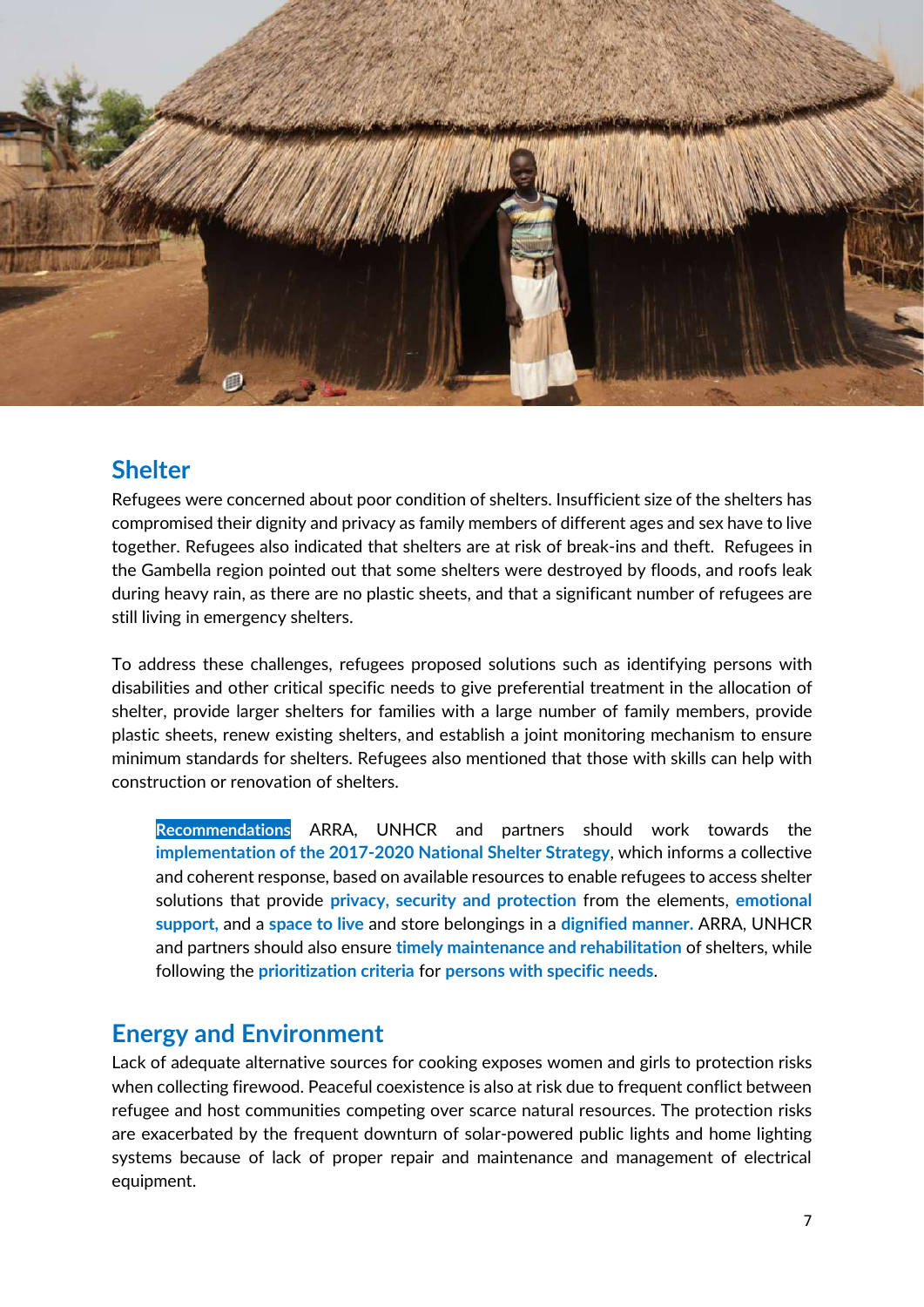

To address these challenges, refugees suggested to increase the provision of alternative energy sources for cooking, including briquettes, ethanol and kerosene, and the expansion of gridconnected communal kitchens through community-based and market-oriented approaches, including the organization of workshops run by trained refugee technicians. They also suggested an engagement of refugee communities in environmental protection and reforestation activities to reduce resource degradation and to maintain good relations with the host communities through shared management of the environment in and around the settlement areas.

**Recommendations** ARRA, UNHCR and partners should **reinforce the existing policies and guidelines** and **mainstream Environment and Energy (E&E)** into all sectors. They should also increase E&E advocacy roll-out using the E&E Working Group (consisting of implementing and operational partners, UN Agencies and other humanitarian agencies engaged in E&E activities) and other fora, as appropriate for support. UNHCR should **advise the partners on increased engagement** of refugees in E&E activities, including the **establishment of E&E cooperatives.** UNHCR should also encourage partners to **increase community-based and market-oriented E&E activities**. UNHCR should **prioritize E&E interventions** and to consider **energy as part of a lifesaving component.**

#### **Livelihood**

Limited livelihood activities and job opportunities in camps forced refugees to sell a part of their monthly rations, and in some cases resulted in theft, lack of access to credit services or capital to start small businesses, very limited job opportunities for women and persons with disabilities, and lack of skills training opportunities. Refugees further indicated that existing livelihood projects are not developed in line with skills and talents of refugees. In addition, refugees indicated the existence of unfair recruitment for work in refugee camps.

To address these challenges, refugees proposed provision of skills trainings to prevent them from idleness and adverse coping mechanisms. Refugees also suggested to deploy partners/organizations with a focus on livelihood and income-generating activities that will support them to engage in self-reliance programs. Refugees would welcome an increase in job opportunities for women, persons with disabilities and, in general, for skilled refugees in the

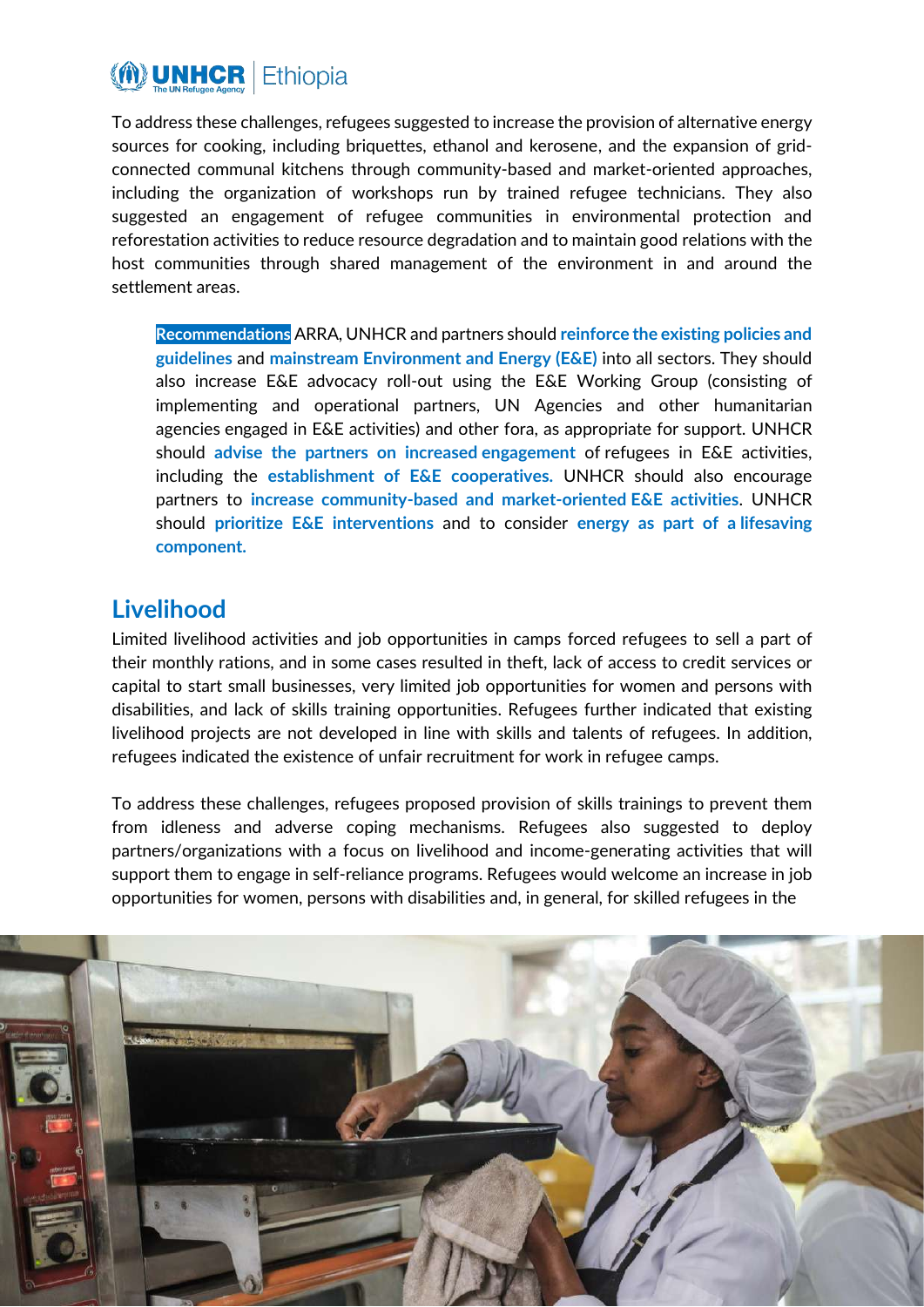

camps. They would also suggest creating closer linkages with micro-finance institutions and ensuring that livelihood projects are designed in consultation with them.

**Recommendations** ARRA, Immigration, Nationality and Vital Event Agency (INVEA) and the Ministry of Labour and Social Affairs (MoLSA) have jointly drafted procedural Directives for the issuance of work permits, residence permits and grievance mechanisms. It is anticipated that these Directives will be implemented in 2020 and will provide refugees with an opportunity to **access employment pathways**, where joint programs are developed with external actors. In relation to creating meaningful opportunities, UNHCR has partnered with the Food and Agriculture Organization (FAO) to **conduct a comprehensive value chain assessment** exercise for all refugee hosting areas in 2020 in order to identify areas, where investments are needed to create meaningful opportunities. In addition, UNHCR has collaborated with the Ministry of Science and Higher Education (MoSHE) and the Technical and Vocational Training (TVET) Agency to develop a Concept Note towards **the inclusion of refugees into public TVET systems.** It aims to provide **refugee youth** with an opportunity to **access public TVET institutions, vocational training** that matches required skills and accreditation that would ensure they are able to compete in the Ethiopian labour market. In terms of financial inclusion, UNHCR will seek to **facilitate financial inclusion** in public-private dialogue with commercial Financial Services Providers (FSPs) to explore how these actors can include refugees, and to identify possibilities for FSPs to receive a guarantee when providing services to refugees.

#### **Water, Sanitation and Hygiene (WASH)**

Refugees were concerned over possible health risks due to insufficient water supply and shortage of sanitation and hygiene facilities, inaccessibility of water points by persons with disabilities and poor personal hygiene. Refugees also identified the increase in health risks due to lack of latrines.

As a solution, refugees suggested to consider water harvesting methods during rainy seasons and to increase accessibility of water taps with improved water quality.

**Recommendations** ARRA, the Ministry of Water, Irrigation and Electricity, UNHCR and partners should **continue providing safe and adequate water supplies** and strengthen community-based protection approach through **activating the water committees** across all camps and **ensure WASH issues are addressed in refugee-host community** peaceful coexistence and conflict resolution **fora**.

#### **Health**

Lack of proper health care services especially during evenings and weekends, poor referral mechanisms and lack of ambulance services for emergencies, scarcity and lack of medicine and medical examination tools, lack of specialized treatment, and poor laboratory services are major challenges refugees identified during the participatory assessments.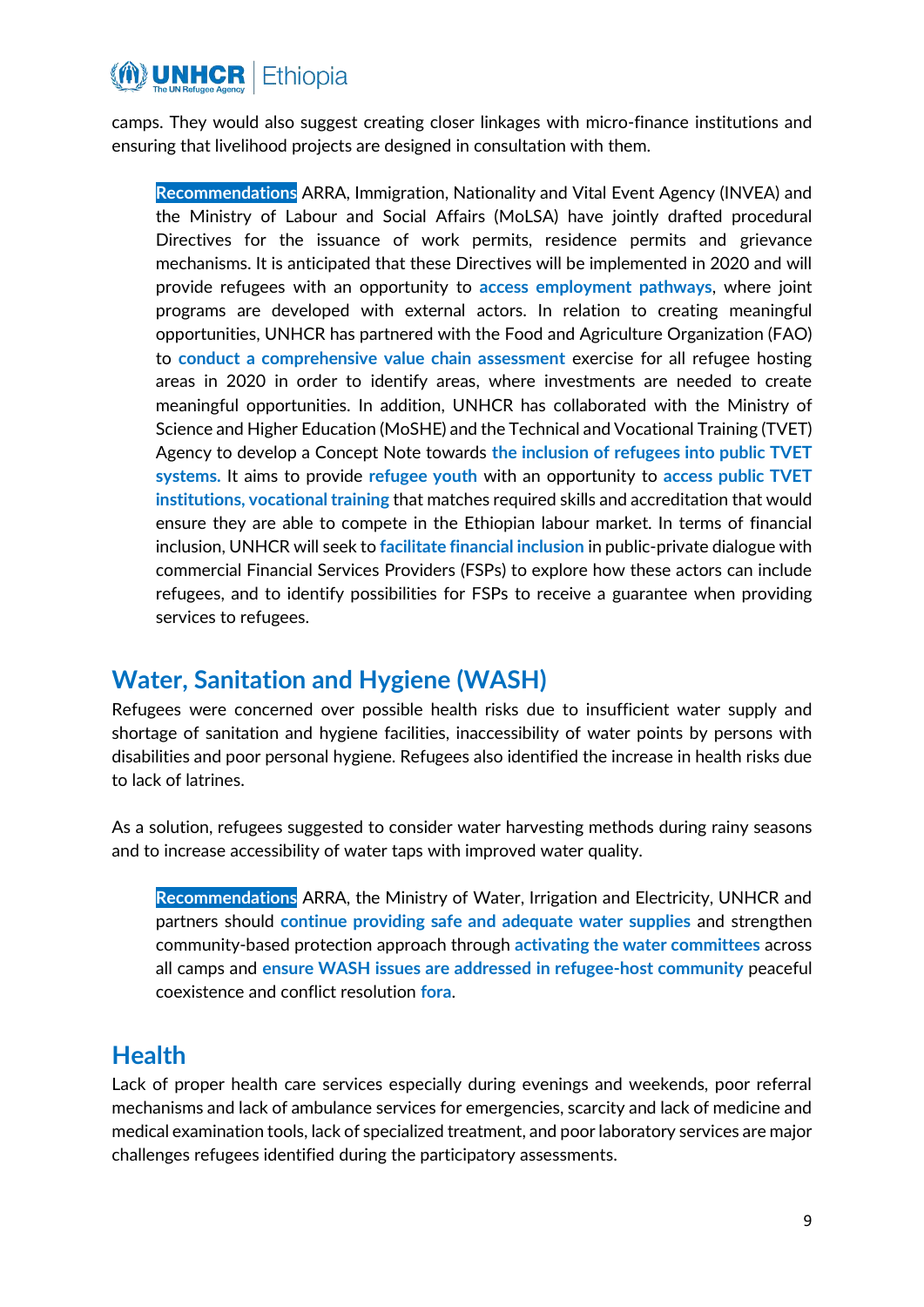

To mitigate these gaps, refugees suggested allocation of resources to ensure adequate supply of medicine and medical supplies. Further, refugees indicated the need to provide trainings for medical staff to be able to offer ethical and quality services to the refugee communities.

**Recommendations** ARRA, UNHCR and partners should **strengthen involvement of refugee population in** setting priorities and **designing health intervention** programmes with emphasis on prevention and affordable primary and emergency health care; engage with refugee populations on an ongoing basis explaining the rationale of **investing limited resources in most cost-efficient health interventions**, e.g. expanded programmes on **immunization, maternity care, and disease control** (e.g. malaria, TB, HIV, diarrheal diseases) over expensive individual interventions like cancer treatment or organ transplant; improve the **supply chain of medicines** and other medical supplies as well as **access to diagnostic laboratory services** at camp level through enhanced capacity (e.g. providing automatized diagnostic equipment); and **increase ambulance services** in each location.

#### **Food and Nutrition**

Refugees were concerned especially about inadequate food assistance and lack of food variety, delay in distribution of monthly rations, and limited attention to persons with disabilities in food distributions.

To address these challenges, refugees suggested that the income generating activities should be less dependent on the rations provided. Also, refugees underlined the need to give adequate attention to persons with specific needs such as persons with chronic medical conditions like diabetes and persons with disabilities during the provision of food and increase the quality as well as the type of food.

**Recommendations** UNHCR and partners should advocate with donors for a **full food ration**. UNHCR, ARRA and partners should facilitate **access** of refugees to **livelihood**  options through **CRRF economic inclusion** (CRRF approach) to allow for **reduced** 

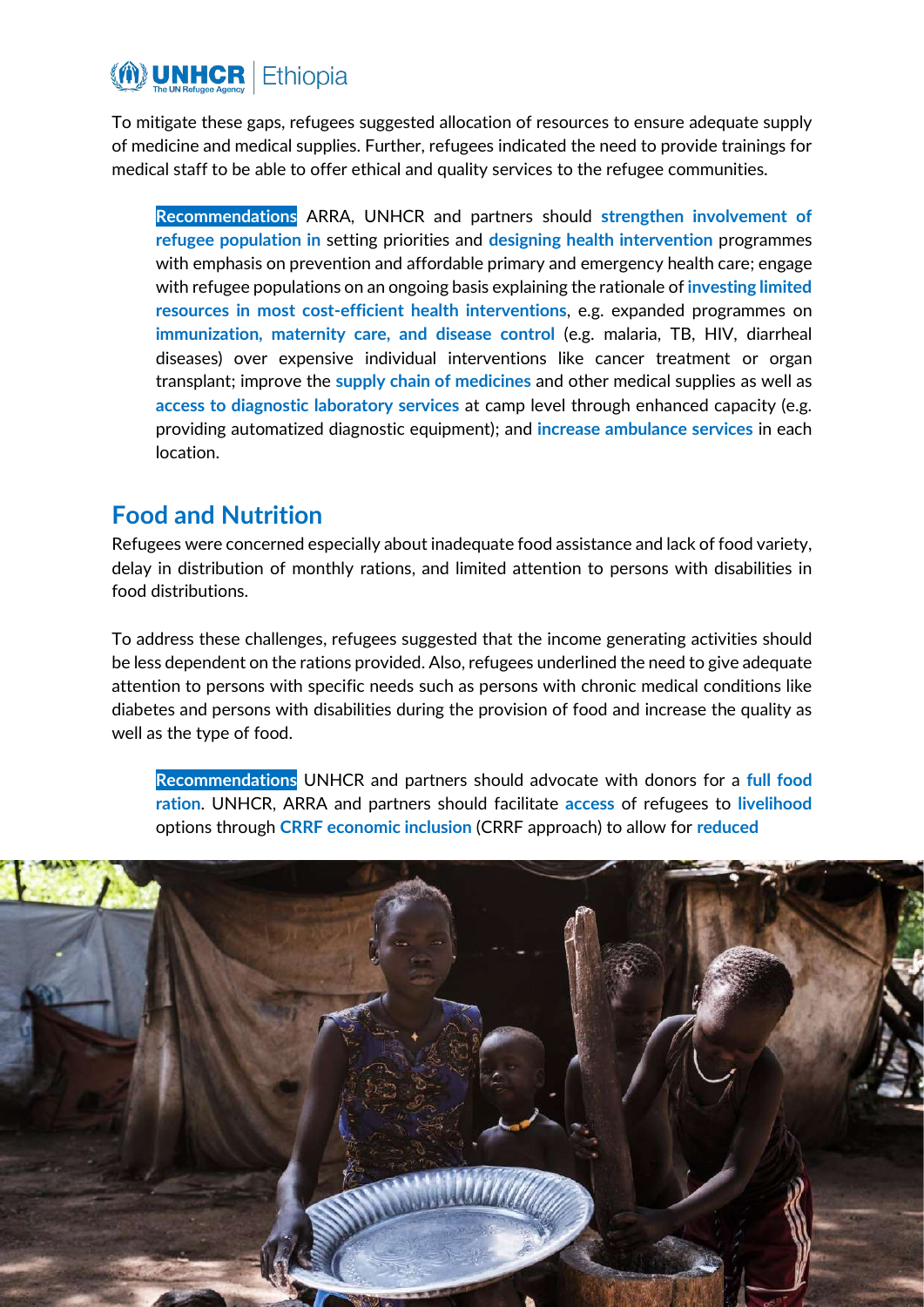

**dependence on food rations**. UNHCR and partners should advocate with the Government to allow **cash assistance to replace food rations** in all locations and to facilitate that persons with specific needs can purchase food that is suited to their conditions. UNHCR, WFP and ARRA should conduct **joint monitoring** of **food distributions** to ensure that all **people with specific needs**, including people with disabilities and chronic medical conditions, are **prioritized** during food distributions.

#### **Durable Solutions**

Refugees identified among challenges the lack of vocational and language trainings, limited resettlement opportunities, as well as challenges in local integration due to negative attitudes of local communities towards refugees.

In order to address these challenges, refugees suggested to expand resettlement opportunities, and to facilitate a less bureaucratic mechanism by which refugees can use their IDs to go out of the camps and find jobs.

**Recommendations** UNHCR and partners should continue advocating with the Government to issue **work pass permits** for refugees, **increase job opportunities** and **allow freedom of movement** within the country. UNHCR should continue advocacy efforts with resettlement countries to **increase resettlement quotas.**

#### **Onward Movement**

Refugees indicated that smugglers are taking refugees through a different route via Uganda following the closure of previous routes through Sudan or Libya.

Therefore, refugees suggested increasing awareness about the risk of onward movement and expanding resettlement opportunities especially for those who have stayed long in refugee camps.

**Recommendations** UNHCR should continue **advocacy** efforts with **resettlement countries to increase quotas** and to advocate for **complementary pathways** (work permits, scholarships). UNHCR, ARRA and partners should work towards improving the quality of life by **increasing assistance and psychosocial support**, increasing creative and innovative outreach and **awareness raising about the risk of onward movement** and challenges faced by refugees taking illegal routes with smugglers. In addition, UNHCR, ARRA and partners should **strengthen the provision of counselling services** to refugee youth, strengthen **local integration/peaceful co-existence projects**, and improve access to internet trainings to overcome language barriers.

#### **Urban Refugees**

Gaps identified by the urban refugee communities include lack of access to education due to language barriers, discrimination and unequal treatment in schools, lack of educational certificates from countries of origin and lack of schools/access to education for refugee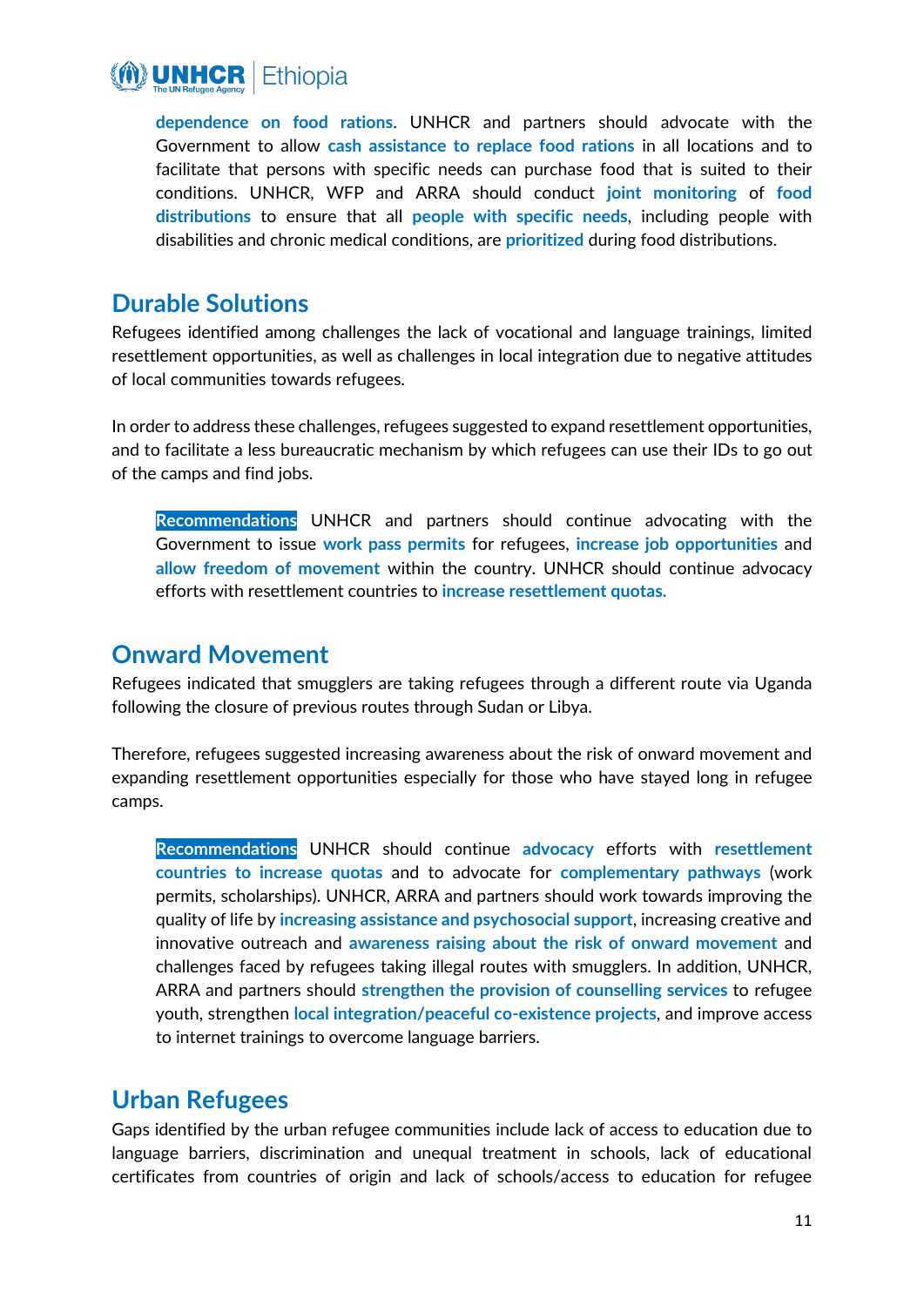

children with specific needs. Lack of job opportunities, cultural and language differences represent challenges in relation to peaceful coexistence resulting in poor social interaction between refugees and host communities. Language barriers, discrimination, unequal treatment and refugees' lack of information on access to legal services and vital event registration are some of the challenges identified in relation to access to justice and legal aid. Refugees also mentioned that refugee ID cards are not accepted by different service providers, hindering access of some refugees to services.

In relation to the challenges identified above, refugees proposed to strengthen parent-teacher relationships, establish reporting and feedback mechanisms, increase education grants, and expand access to vocational and skills training centres with start-up capital. Refugees also suggested to increase monthly cash assistance and its timely distribution, and arrange language classes, especially Amharic language for refugee children to assist them in schools. In addition, refugees suggested to raise awareness among teachers, police and personnel in the justice system, school and host communities about refugee rights and living conditions to reduce discrimination targeting refugees. Legal aid services at the refugee reception centres would also facilitate access to justice. Strengthening the relationship between various actors working with refugees and line Ministries/Sectors/Bureaus would facilitate the provision of the necessary documents and access to services, such as employment, and basic goods and services in Kebeles. Refugees also suggested to disseminate information in their communities on vital events registration, highlighting that these services are free of charge.

**Recommendations** UNHCR, ARRA and partners should focus on the implementation of the **Refugee Proclamation** No. 1110/2019 and the **nine pledges** adopted by the Government at the 2019 **Global Refugee Forum**. This will **facilitate broader access to refugee rights**. **Coordination and partnerships** should be strengthened with the **Ministries/Sectors/Bureaus** to address issues related to **documentation**, and to **include refugees in the national systems** specifically to ensure access to special needs education and vocational training. Enhanced **cooperation and partnership with legal institutions** and the Addis Ababa University Centre for Human Rights would also foster **diversified options for free legal aid** and support to refugees. **Community-based approaches** should be adopted to **enhance the use of incentives for refugee workers** to support them at court procedures. UNHCR, ARRA and partners should implement **diversified projects fostering peaceful coexistence** and cooperation between refugees and host communities.

Refugees identified the major causes of Sexual Exploitation and Abuse (SEA) to be power imbalances between men and women, students and teachers, resource owners and destitute people. Refugees mentioned delays in cash assistance as one of the contributing factors potentially leading to SEA. Refugees also indicated that SEA cases are underreported due to lack of knowledge about SEA and where and how to report SEA cases, fear of retaliation, stigma, and inability to provide evidence on SEA incidents.

In relation to protection from SEA, refugees proposed continuous awareness raising for them, teachers and school community members on how to protect children from SEA. Refugees further suggested that cases should be monitored, and appropriate and timely feedback should